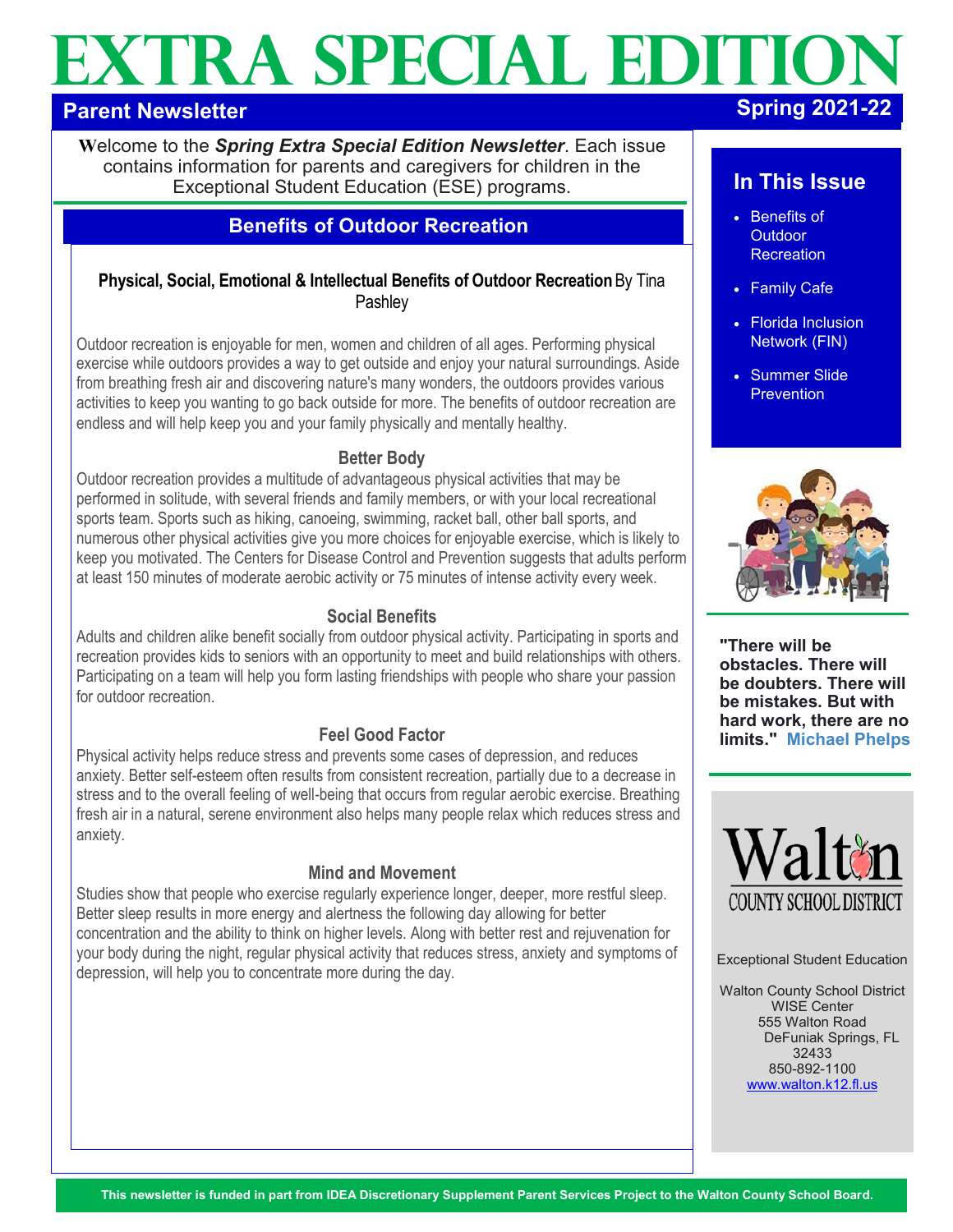# **Family Café**

<span id="page-1-0"></span>**The Family Café invites you to attend Florida's premier event for people with disabilities, The Annual Family Café!**

# *The 24th Annual Family Café is set for May 27-29, 2022 at the [Hyatt Regency Orlando](http://orlando.regency.hyatt.com/en/hotel/home.html) in Orlando, FL.*  **Please register at [FamilyCafe.net](https://famiycafe.net/) today!**

Since 1998, **The Annual Family Café** has brought Floridians with all types of disabilities together for three days of information, training, and networking. With a great range of individual breakout sessions, a packed Exhibit Hall with dozens of vendors, and a series of special events including Keynote speakers and The Governors' Summit on Disabilities, **The Annual Family Café** offers attendees exposure to resources on a grand scale, unprecedented access to policy-making officials, and a chance to network with other individuals with disabilities and their families.

**The Family Café** does everything it can to connect its attendees with the resources it offers at the lowest cost possible. **The Annual**  Family Café remains a FREE EVENT, with no registration cost for people with disabilities and their families. [Register](https://familycafe.net/register_for_event_form/)

If you would like to **make a reservation** with the **Hyatt Regency Orlando**, you can call 402-593-5048. Make sure to mention **The Annual Family Café** to get the special \$129/night rate.

**Overflow hotel space** is available at the special event rate of \$125/night at the **Rosen Centre and Rosen Plaza**, both of which are located directly across the street from the Hyatt Regency. Contact the [Rosen Centre](https://www.rosencentre.com/) at 407-996-9842 or the [Rosen Plaza](https://www.rosenplaza.com/) at 407-996-9700. Remember to mention The Family Cafe to get the special event rate.

## **Pre-Conference Events**

**The Family Café** is pleased to let you know about **two pre-conference** events being held on **Thursday, May 26** at the Hyatt Regency Orlando:

The [2022 Women's Summit](https://familycafe.net/2022-womens-summit/) offers a full day of personal healing and growth for women in varying stages of life, addressing the needs of women who hold diverse interests and share a desire to better take care of their own health and well-being, so they can in turn support the health and wellness of their family members. To register go to: [https://familycafe.net/2022-womens-summit/](#page-1-0)

**The 2022 FROM (Family-Run Organization Movement) Pre-Conference Training Event** – This year's FROM Pre-Con will explore the role of public policy and advocacy in advancing your organization's goals. Presenter Mary Kingston Roche will provide an overview of the relevant state and federal policies that most directly impact people with disabilities, and discuss how to connect with groups that advocate for or against those policies. We can be reached any time by email, phone, or physical mail. Don't hesitate to reach out for any of your questions, comments or concerns.

Email: [info@familycafe.net](mailto:info@familycafe.net) Toll free phone: 888-224-4670 Physical Mail 820 E Park Ave. Suite F-100, Tallahassee, FL 32301

We hope you can join us in May of 2022 for another serving of Collaboration, Advocacy, Friendship and Empowerment!



 *For the latest news and updates about The 24th Annual Family Caf***é***, visit the News section of the website!* **[FamilyCafe.net](https://famiycafe.net/)** 

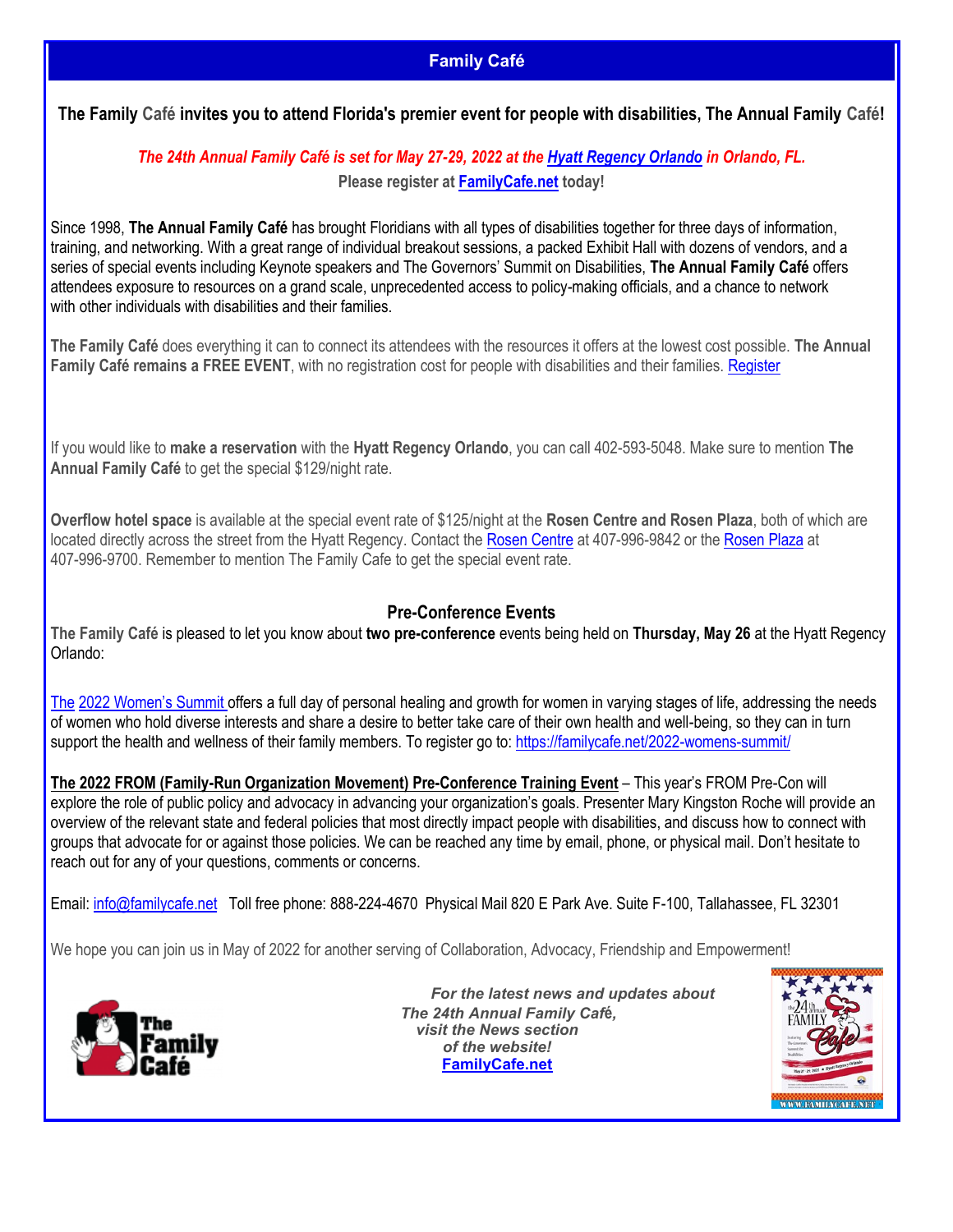# **Florida Inclusion Network (FIN)**

#### What Makes a Classroom Inclusive?

Children with disabilities have a right to a public education and to be part of the general education classroom. Federal legislation makes it clear that students with disabilities are included as general education students. This means that they are an important part of their general education class.

The benefits of inclusion are clear. We know that being included means students with disabilities spend more time on academics and achieve more. They participate in non-academic activities and develop broader social relationships when they have opportunities to interact with peers without disabilities.

Students without disabilities also benefit from the variety of instructional strategies and accommodations used by teachers. They learn to help and value each other.

Inclusion is not just being in a general education class. Inclusion only works when your child is learning and applying meaningful content and meeting IEP goals with same-age classmates without disabilities. So, how do you know if your child is included in the classroom? Here are some observations you might make about the surroundings in an inclusive classroom:

- Desks are arranged in groups around the classroom. This allows for peer learning, engagement, and socialization among students. Students who collaborate productively will have more positive outcomes.
- Visual learning aids are used, such as daily schedules, timers, posters, and charts. Many students are visual learners, and even those that aren't, can benefit from this support.
- Leveled books, manipulatives, and centers with hands-on activities are available, providing a variety of learning materials for **all.**
- A class-wide behavior program supports positive social skills and behaviors in students. Even if there is a school-wide program, students benefit from supports tailored to their specific needs within the classroom.
- $\bullet$  Technology (including assistive technology) is available to support students. These items can be simple, such as pencil grips, reading guides, or sticky notes; or complex, such as text-to-speech software, tablets, or web-based applications.

*[Adapted from http://www.theinclusiveclass.com/2016/04/5-signs-that-classroom-is-inclusive.html](http://www.theinclusiveclass.com/2016/04/5-signs-that-classroom-is-inclusive.html)*

The Florida Inclusion Network offers many resources to assist parents. Visit the FIN website at **[FloridaInclusionNetwork.com](http://www.FloridainclusionNetwork.com)** or contact your FIN Facilitators, Caren Prichard and Dr. Emily McCann, at 850-638-6131 x 2206 or email: caren.prichard@paec.org or emily.mccann@paec.org.